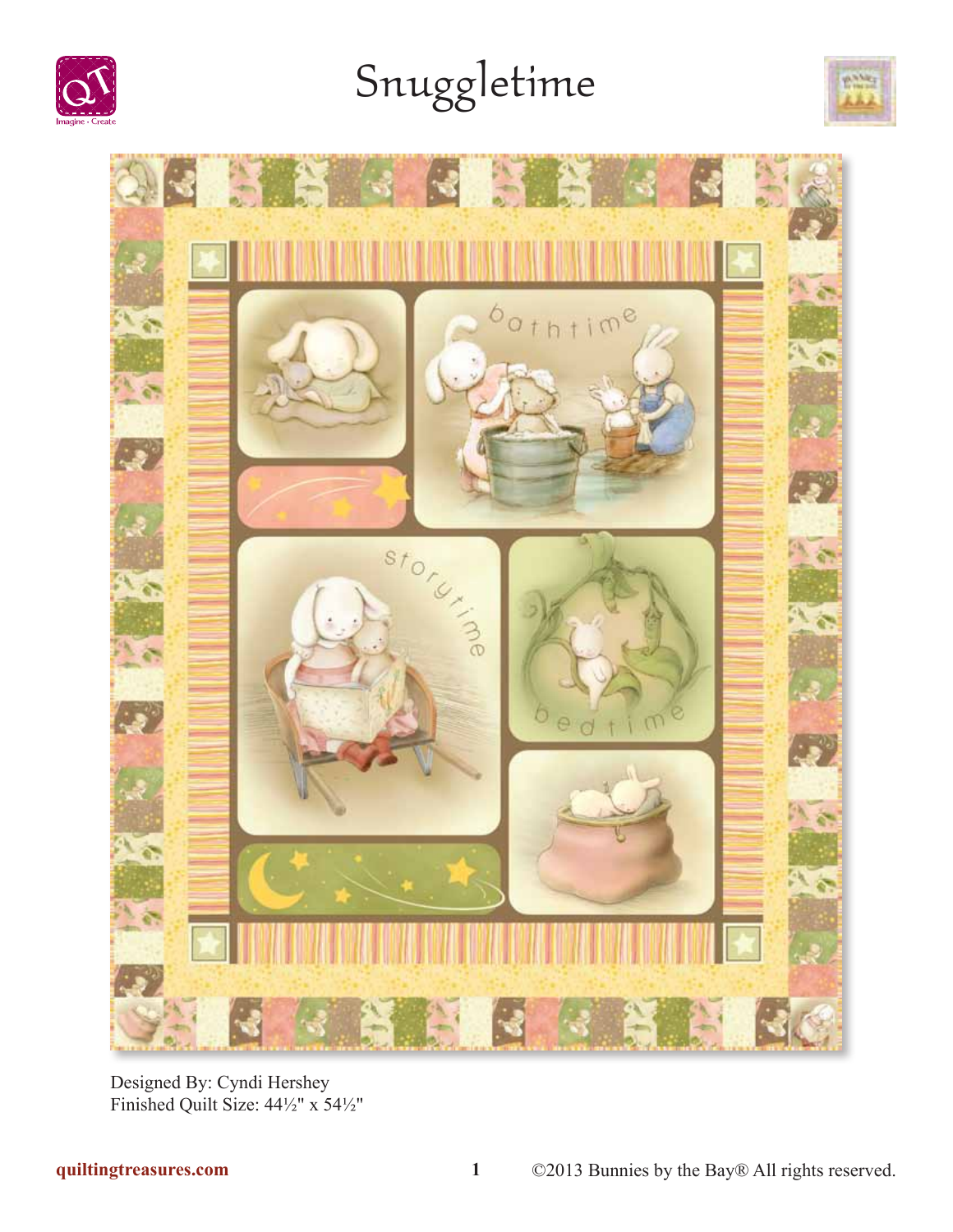

# Snuggletime





| FABRIC<br><b>REQUIREMENTS</b> |                   |  |  |  |
|-------------------------------|-------------------|--|--|--|
|                               |                   |  |  |  |
| Design:                       | Yards             |  |  |  |
| 22830 A                       | 1 PANEL           |  |  |  |
| 22831 A                       | Fat $\frac{1}{4}$ |  |  |  |
| 22832 A                       | Fat $\frac{1}{8}$ |  |  |  |
| 22832 H                       | Fat $\frac{1}{8}$ |  |  |  |
| 22833 E                       | Fat $\frac{1}{8}$ |  |  |  |
| 22833 P                       | Fat $\frac{1}{8}$ |  |  |  |
| 22834 A                       | Fat $\frac{1}{8}$ |  |  |  |
| 22834 E                       | $Fat \frac{1}{8}$ |  |  |  |
| 22834 H                       | Fat $\frac{1}{8}$ |  |  |  |
| 22834 P                       | $Fat \frac{1}{8}$ |  |  |  |
| 22834 S                       | $\frac{1}{2}$     |  |  |  |
| $22835$ P (Binding)           | $\frac{1}{2}$     |  |  |  |
| $22831$ A (Backing)           | 3                 |  |  |  |

# **Cutting Directions:**

*Note:All strips are cut across the width of the fabric (perpendicular to selvage) unless noted otherwise.*

## **A. 22830 A: Panel**

• Cut panel ¼" beyond the edge.

## **B. 22831 A: Bunny Toss**

• Cut (4) 3½" squares centering motif of choice within each one.

## **C. 22832 A: Brown Bear Toss**

• Cut  $(3)$   $2\frac{1}{2}$ " strips.

# **D. 22832 H: Green Bear Toss**

• Cut  $(2)$   $2\frac{1}{2}$ " strips.

## **E. 22833 E: Cream Pea Pod Toss** • Cut  $(2)$   $2\frac{1}{2}$ " strips.

# **F. 22833 P: Pink Pea Pod Toss**

• Cut (3)  $2\frac{1}{2}$ " strips.

**G. 22834 A: Brown Stars** • Cut  $(2)$   $2\frac{1}{2}$ " strips.

# **quiltingtreasures.com 2**

# **H. 22834 E: Cream Stars**

• Cut  $(3)$   $2\frac{1}{2}$ " strips.

# **I. 22834 H: Green Stars**

• Cut  $(2)$   $2\frac{1}{2}$ " strips.

## **J. 22834 P: Pink Stars**

• Cut  $(2)$   $2\frac{1}{2}$ " strips.

## **K. 22834 S: Yellow Stars**

• Cut (4)  $3\frac{1}{2}$ " strips.

## **L. 22835P: Pink Stripe**

• Cut (6)  $2\frac{1}{2}$ " strips for binding.

## **Construction:**

**1.** Center and sew (1) 3½" yellow star strip to opposite sides of the panel. Trim ends even with panel. Repeat using the remaining strips for the top and bottom of panel. Press seams toward frame strips. Trim framed panel to 38 ½" x 48½" keeping panel centered.